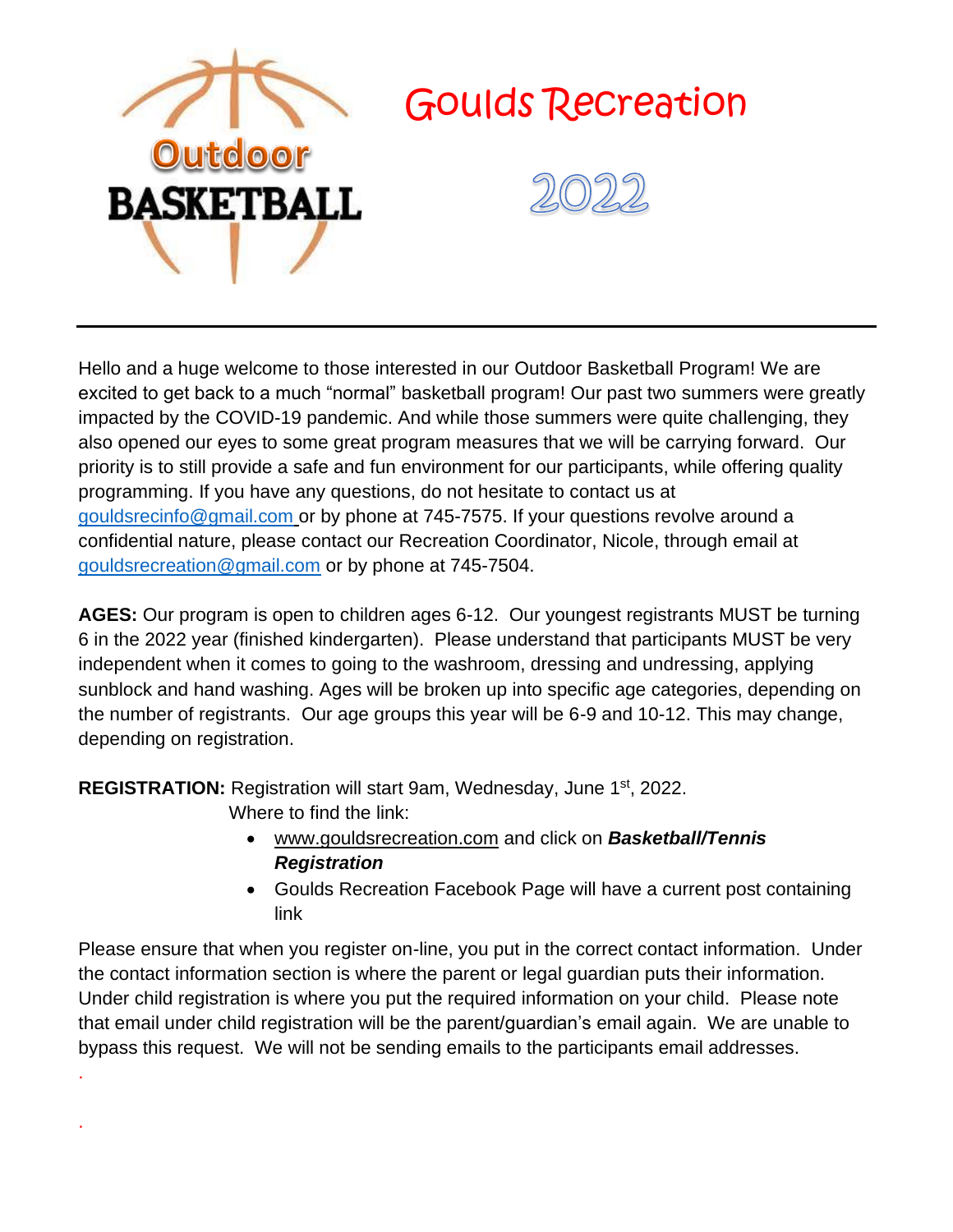### **TENTATIVE SCHEDULE:** Program will be 8 weeks, starting July 4<sup>th</sup> and ending August 24<sup>th</sup>. *This schedule can change at any point due to registration numbers, and other factors based around the current COVID-19 Pandemic.*

*Ages 6-9:* (turning 6 in the 2022) Mondays and Wednesdays; 1:15-2:30pm **Ages 10-12:** (turning 10 in the 2022 year) Mondays & Wednesdays 2:45-4pm

### *\*\*There will be no session on Regatta Day*

**COST:** \$60 (1 child); \$55 each additional child in same family.

Fee must be paid by June 20<sup>th</sup> (two weeks prior to program start time). Refunds will not be issued passed the June 20<sup>th</sup> date. All refunds for Goulds Rec programs will be subject to a \$15 administration fee. Full refunds will only be issued if Goulds Rec cancels a program/event.

## **PROGRAM ACTIVITIES:**

- Program will be an outdoor program.
- The program will consist of fundamental movements, and skill development in reference to the game of Basketball. Mini basketball scrimmages within the group will be played.
- Participants can bring their own outdoor basketball (MUST be junior size- 27.5). However, Goulds Rec will provide basketballs that will be sanitized prior to and after a session. All Goulds Rec equipment used will be sanitized prior to and after use.
- Regular handwashing/bathroom routines will be in place as part of the daily routine. We strongly recommend that you encourage your child to use the washroom before coming to the program.

### **DROP-OFF/PICK-UP:**

This is a drop-off program. Parents/Guardians do not need to stay. The drop off will be at Jess' Court. This is the outdoor basketball court next to the Skatepark. Vehicle entrance is just past the Goulds Fire Station (on same side). Participants cannot be dropped off prior to session start time and must be picked up by the pick-up time, no later. We also ask that you stay with your child off of the court until drop-off time. A counselor will come to the gate to sign your child in. We ask at pick-up to remain off of the court. The counselors will bring your child to the gate for pick-up. If you decide to stay for the duration of the program, please do not come on to the court. Only participants and counselors are permitted on the court during the program. This is a safety protocol.

# **WHAT TO BRING**

- A labelled bottle of HAND SANITIZER (at least 60% alcohol based). Hand sanitizer will also be available on site.
- Suitable clothing for the sport. This includes sneakers that can be tied snuggly, and proper "gym" clothes to easily move around in.
- Sunblock (minimum 30+) (please put sunblock on child before coming to the program)
- Labelled hat (hat can be worn for some activities and will be needed on hot, sunny days)
- Water in a labelled water bottle
- Ensure all personal items are marked with your child's name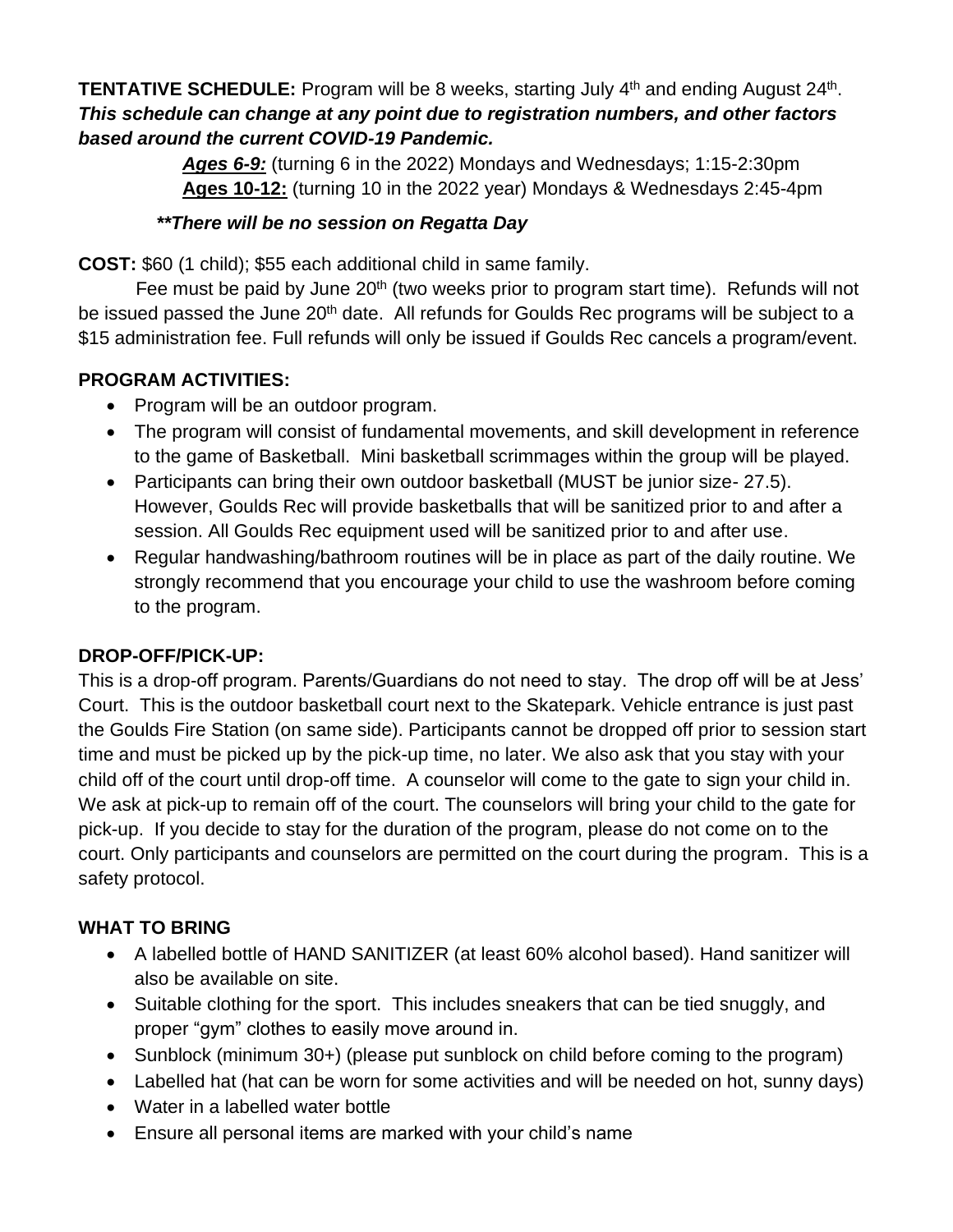#### **SAFETY MEASURES**

- Participant information will be confirmed prior to the first day of the outdoor basketball program through the on-line registration and follow-up through email will be made if needed. If there are any medical concerns or issues that counselors need to be aware of, please contact us prior to the start of the program.
- For the safety of participants, Goulds Recreation, as advised by the Royal Newfoundland Constabulary, will follow specific procedures should a parent/guardian arrive on site appearing to be under the influence. Counselor will immediately contact their supervisor, as well as the RNC.
- All counselors are trained in the High Five Principles of Healthy Child Development [\(www.highfive.org\)](http://www.highfive.org/), policies and procedures, supervision, safety/cleaning protocols and first aid.
- Our Association will stay up to date on recommendations/measures from Public Health in regards to the operation of our Outdoor Basketball Program.
- Parents are encouraged to stay up to date on recommendations/measures from Public Health.
- it is recommended that those considered vulnerable to the effects of COVID-19 or who have family members considered vulnerable to use discretion in availing of our programs.
- Children should be fully trained; able to independently wash their hands, as parents/guardians will not be permitted to enter and leave the program area to tend to personal care needs. Children who require assistance with personal care may be accompanied to the program by an independently hired respite worker/caregiver.
- Counselor to child ratio will be a max of 1 counselor to 10 participants, however, we strive to do better than that for this program. We have a max of 16 participants per group and we will always have a minimum of 2 counselors at all times with the group.
- Counselors will model and support children in good hygiene efforts such as handwashing, covering a cough and use of tissues or crease of elbow for coughing and sneezing.
- Equipment will be cleaned daily in accordance with public health recommendations.
- Should your child need to go to the washroom while engaged in the program, they will be taken to the public washrooms by the courts (counselor will walk them to and from). The maintenance/cleaning/sanitizing of these washrooms is carried out by the City of St.John's, following their cleaning/sanitizing protocols. We recommend that your child use the washroom at home prior to arrival to the program.

**UNEXPECTED CANCELLATIONS:** If a session has to be cancelled due to weather, a cancellation notice will be made on our Facebook page at least 1 hour prior to start time. Refunds will not be issued for cancellations and we cannot guarantee that make up sessions will take place.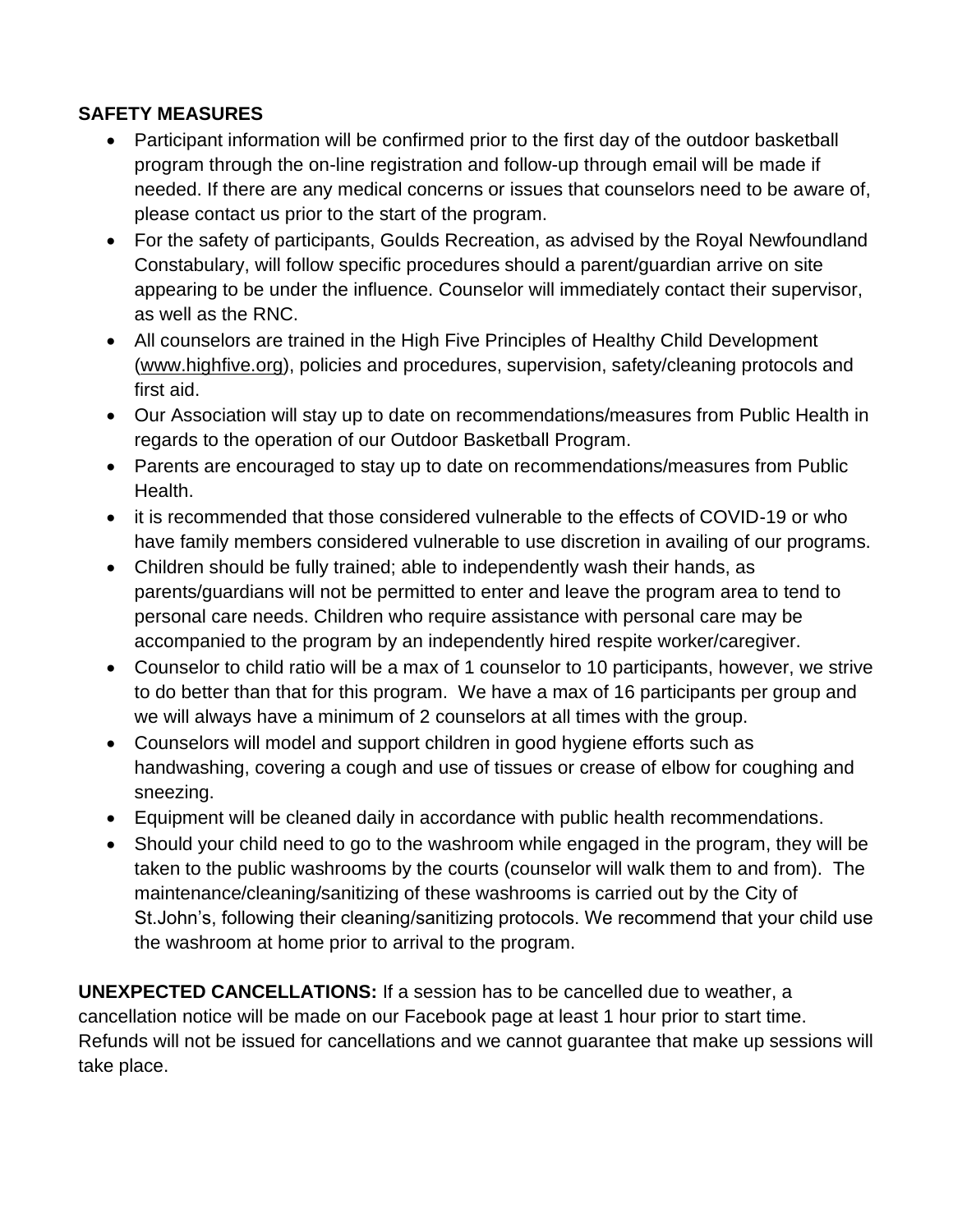**MANAGING ILLNESS:** Children MUST stay home if they feel sick (fever, sore throat, cold symptoms, headache, diarrhea, vomiting, etc).

- Parents/Guardians must ensure that you list your child's underlying health conditions and/or symptoms due to allergies
- If a child displays symptoms of concern during the program the following will be adhered to:
	- o Contact guardian immediately
	- o Seek support from a second counselor/staff member
	- o The child will be isolated
	- o Good handwashing for child and counselor/staff
	- $\circ$  Both the counselor/staff and child will wear mask and gloves and guardian will immediately come to the site to pick up their child
	- o Materials used by the child will be removed and area will be sanitized according to sanitization guidelines
- Counselor/Staff who present with symptoms will be removed and follow the most up-todate recommendations/guidelines by Public Health

**MEDICATIONS/ALLERGY INFORMATION:** Please do not bring nuts or nut products, fish products, kiwi on site. We are also scent aware. If your child requires medication, has allergies or any medical condition please contact us. Our staff/volunteers are not permitted to administer medications.

**COUNSELOR/STAFF CONTACT INFORMATION:** If you have any questions or concerns on our outdoor basketball program, please email [gouldsrecinfo@gmail.com](mailto:gouldsrecinfo@gmail.com) or call 745-7575 (please leave voicemail). If your questions or concerns are of a confidential matter, please email Recreation Coordinator, Nicole at [gouldsrecreation@gmail.com](mailto:gouldsrecreation@gmail.com) or call her direct line at 745-7504 (please leave voicemail).

*Goulds Recreation Association is committed to providing quality programs that promote positive social, cognitive, physical and emotional development. Based on this, we want to ensure that there is a mutual understanding of what is acceptable behaviour and unacceptable behaviour. Our staff will take every reasonable effort to ensure meaningful participation. Please read our guidelines for acceptable and unacceptable behaviours.*

**ACCEPTABLE BEHAVIOURS:** Goulds Recreation counselors/staff, patrons, participants and guardians are expected to exhibit the following behaviour while participating in programs and services: The services of the services: The services: The safety  $\sim$  respect the skindness of the safety

- honesty - responsibility - healthy choices